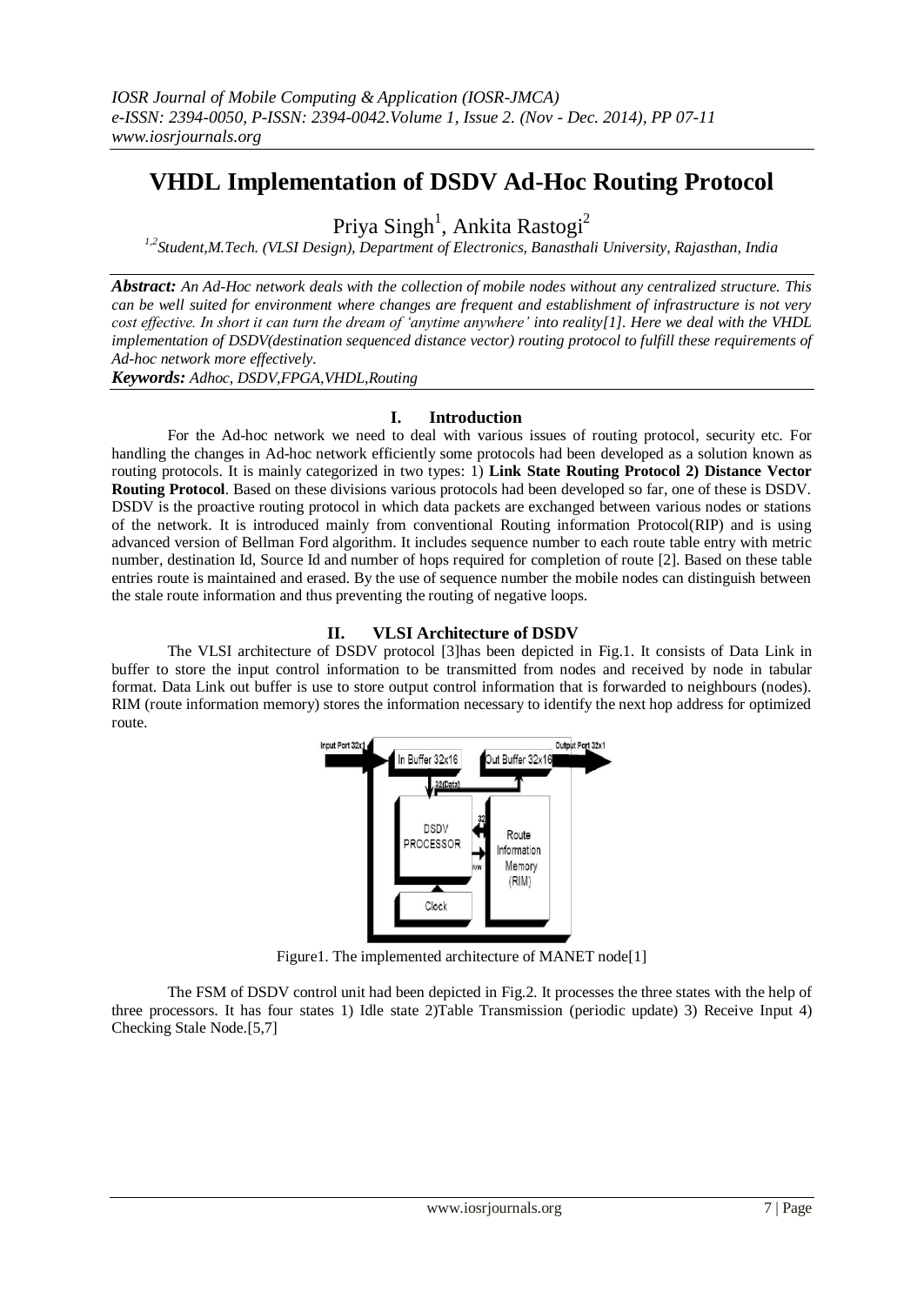

Figure2. Sequence of three main functions in DSDV processor [4]

# **III. FPGA Implementation**

The shown architecture of DSDV control unit is implemented using VHDL coding with simulation performed on ModelSim Simulator and synthesis report had been obtained by Leonardo Spectrum of Mentor Graphics.

## **3.1 Simulation Report**



Figure 3Simulation waveform of control unit

## **3.2 Synthesis Report**

The synthesis performed on Leonardo Spectrum gives the following report

## **3.2.1 Synthesis Report**

| Cell: controlunit View: behavioral Library: work |                                 |     |                 |              |  |
|--------------------------------------------------|---------------------------------|-----|-----------------|--------------|--|
| Cell: controlunit View: behavioral Library: work |                                 |     |                 |              |  |
| Cell                                             | Library References Total Area   |     |                 |              |  |
| Cell                                             | Library References Total Area   |     |                 |              |  |
| AN3T <sub>0</sub>                                | scl05u                          | 2 x |                 | $6$ 12 gates |  |
|                                                  | $AN4T0$ scl05u $2 x$ 8 16 gates |     |                 |              |  |
| FD1B0                                            | $\text{sc}105\text{u}$ 2 x 9    |     |                 | 17 gates     |  |
| IV1N0                                            | $\text{sc}105\text{u}$ 3 x 3    |     |                 | 9 gates      |  |
| LD1A0                                            | scl $05u$ 5 x                   |     | $7\overline{ }$ | 33 gates     |  |
| MX2L0                                            | $sc105u$ 1 x                    |     | 6               | 6 gates      |  |
| ND2N0                                            | $sc105u$ 1 x                    |     | 5 <sup>5</sup>  | 5 gates      |  |
| NR2R1                                            | $sc105u$ 1 x                    |     | 5 <sup>5</sup>  | 5 gates      |  |
| NR3R0                                            | $sc105u$ 1 x                    |     | 6               | 6 gates      |  |
| OA1R0                                            | scl05u                          | 1 x | 6               | 6 gates      |  |
|                                                  |                                 |     |                 |              |  |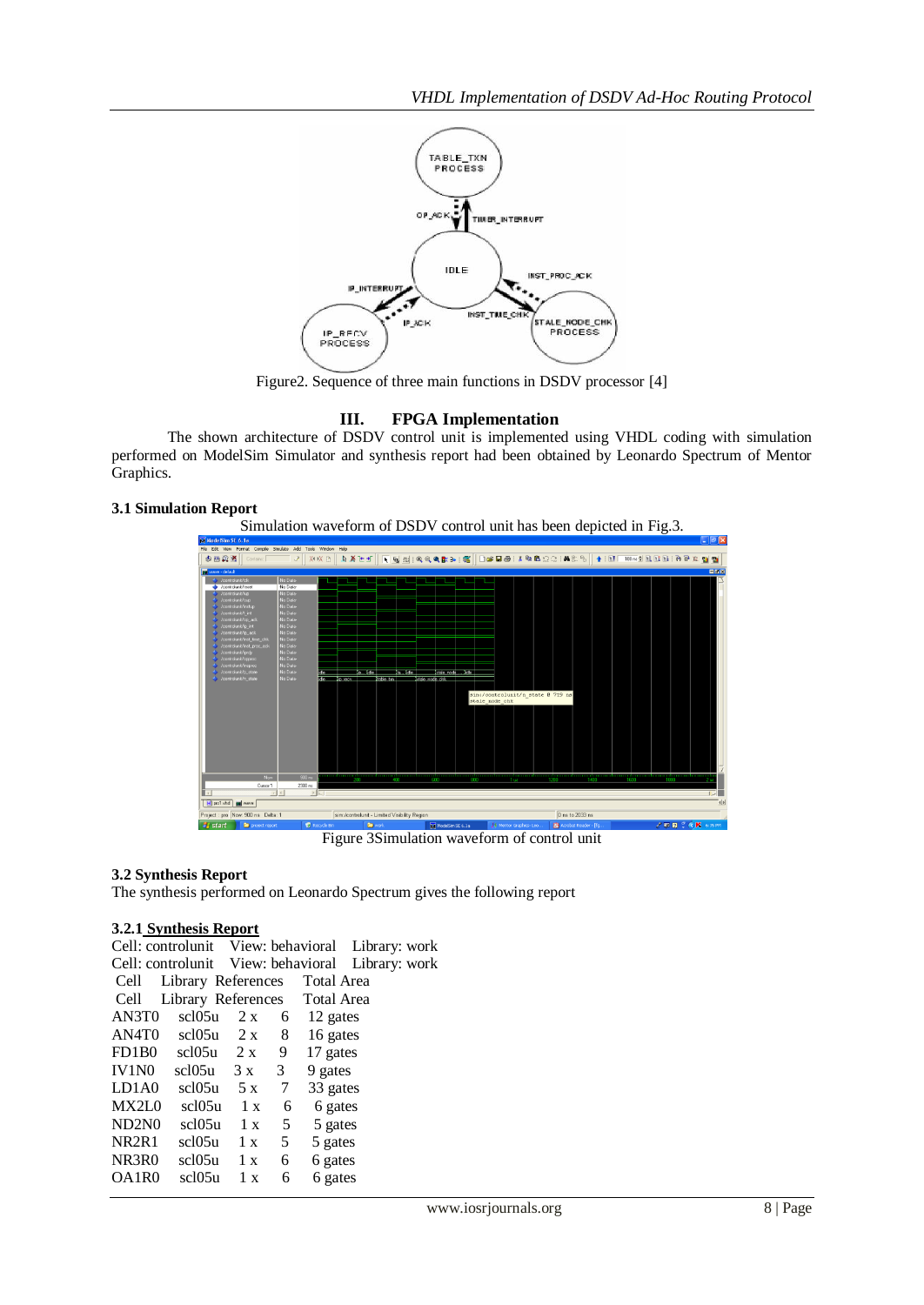OAI3N0 scl05u 1 x 8 8 gates<br>OAOI0 scl05u 1 x 8 8 gates OAOI0 scl05u 1 x 8 8 gates Number of ports : 14 Number of nets : 33 Number of instances : 21 Number of references to this view : 0 Total accumulated area : Number of gates : 131 Number of accumulated instances : 21 Info, Command 'report\_area' finished successfully ->report\_delay -num\_paths 1 -critical\_paths -clock\_frequency Using default wire table: SCL\_CORE\_4K

 Clock Frequency Report : Frequency ----------------------------------- clk : 461.8 MHz Critical Path Report

Critical path #1, (unconstrained path) Critical path #1, (unconstrained path)

| <b>NAME</b>                     | <b>GATE</b>                         | ARRIVAL            | LOAD                        |      |  |  |  |
|---------------------------------|-------------------------------------|--------------------|-----------------------------|------|--|--|--|
| clock information not specified |                                     |                    |                             |      |  |  |  |
| delay thru clock network        |                                     |                    | $0.00$ (ideal)              |      |  |  |  |
| $reg_p\_state(0)/Q$<br>FD1B0    |                                     |                    | $0.00 \, 0.48 \, \text{dn}$ | 0.26 |  |  |  |
| ix332/X                         |                                     | NR <sub>2R1</sub>  | $0.52$ 1.00 up              | 0.34 |  |  |  |
| ix350/X                         |                                     | OAOI0              | $0.35$ 1.29 up              | 0.06 |  |  |  |
| ix69/X                          |                                     | OAI3N <sub>0</sub> | $0.42$ 1.71 dn              | 0.06 |  |  |  |
| ix337/X                         |                                     | <b>IV1NO</b>       | $0.40$ 2.11 up              | 0.28 |  |  |  |
| lat_iprdy/G                     |                                     | LD1A0              | $0.00$ 2.11 up              | 0.00 |  |  |  |
| data arrival time               |                                     | 2.11               |                             |      |  |  |  |
|                                 | not specified<br>data required time |                    |                             |      |  |  |  |
| data required timenot specified |                                     |                    |                             |      |  |  |  |
| data arrival time               |                                     | $2.11n$ sec        |                             |      |  |  |  |
|                                 |                                     |                    |                             |      |  |  |  |

unconstrained path

RTL synthesis, circuit representation and block diagram view of DSDV Control unit has been depicted in Fig.4,Fig.5 andFig. 6 respectively.

| Newtor Graphics - LeonardeSpectrum Level 3 - [Interface - work.controlunit.behavioral_XRTL Page 1 of 2 Warning: Invalid Schemetic]                                                                                                                                                   |                                                                                                                                                                                                  |                                                                  | $-10$                                                                    |
|--------------------------------------------------------------------------------------------------------------------------------------------------------------------------------------------------------------------------------------------------------------------------------------|--------------------------------------------------------------------------------------------------------------------------------------------------------------------------------------------------|------------------------------------------------------------------|--------------------------------------------------------------------------|
| ED Pilo View Tools Scheraatic Viewer Window Help                                                                                                                                                                                                                                     |                                                                                                                                                                                                  |                                                                  | $-77.3$                                                                  |
| <b>B 22 Q B B B</b> B B<br><b>DGG</b><br><b>FOR DAY ALL</b><br><b>JK</b><br>$-1 - 1 - 1$<br>Quick Setup<br>Run the entire flow hom this one condensed page. Specify your source<br>Technology<br><b>Incourt</b><br>prof. vhd<br>$= 49C$<br>141 Sample<br>SELONAL<br><b>SUPPORTED</b> | $X = 10$ $10$ $12$ $10$ $11$ $10$ $10$<br><b>NAVED-</b><br><b>SALE</b><br>ALCOHOL: YES<br>HOT SAC-<br><b>RED</b><br>ALCOHOL: NO<br>net me call<br><b>Built gones parameters</b><br><b>BURNER</b> | $\frac{1}{1000}$<br><b>All County</b><br><b>All Country</b>      | 20 years<br>a corr next<br><b>CONNY</b><br>NUMBER OF STREET<br>$-$ 0.000 |
| 两<br><b>Open Bas</b><br><b>DEST</b><br>Warking Directory:<br>Complements<br>Clock Frequency<br><b>INFO</b>                                                                                                                                                                           | <b>GOLDEN COM</b><br>OUTSIDE CALL                                                                                                                                                                | <b>Moone</b><br><b>AT SOUTH</b><br><b>MCCOMM</b>                 | 品合っ                                                                      |
| <b>Clotinize Eithert</b><br>読<br>Fastast<br><b>Fluentierun</b><br><b>Clubbat</b><br><b>Clubsuit File:   prof.</b> vind<br>Place And Route<br>F PanTrieg shot Place and Rosho<br>E. Automotivate Run TimeCloser Flow                                                                  |                                                                                                                                                                                                  |                                                                  |                                                                          |
| Flory Flow<br>Help                                                                                                                                                                                                                                                                   |                                                                                                                                                                                                  |                                                                  |                                                                          |
| E < E > E Active Faviour<br><b>Distantly</b>                                                                                                                                                                                                                                         |                                                                                                                                                                                                  |                                                                  | Standard Wallace 31,  (More plants)<br>in 872, Col 1                     |
| <b>By start</b><br>C Recycle fiin<br><b>Cap project report</b>                                                                                                                                                                                                                       | <b>Children</b> Service Bo<br><b>But</b> Modelling SE 6, 16                                                                                                                                      | <b>Edit According Resident - D'-</b><br>LE Mentor Grophics- Lo., | of an applications, accounts<br><b>12 condition result - PE</b>          |

Figure 4 RTL schematic of control unit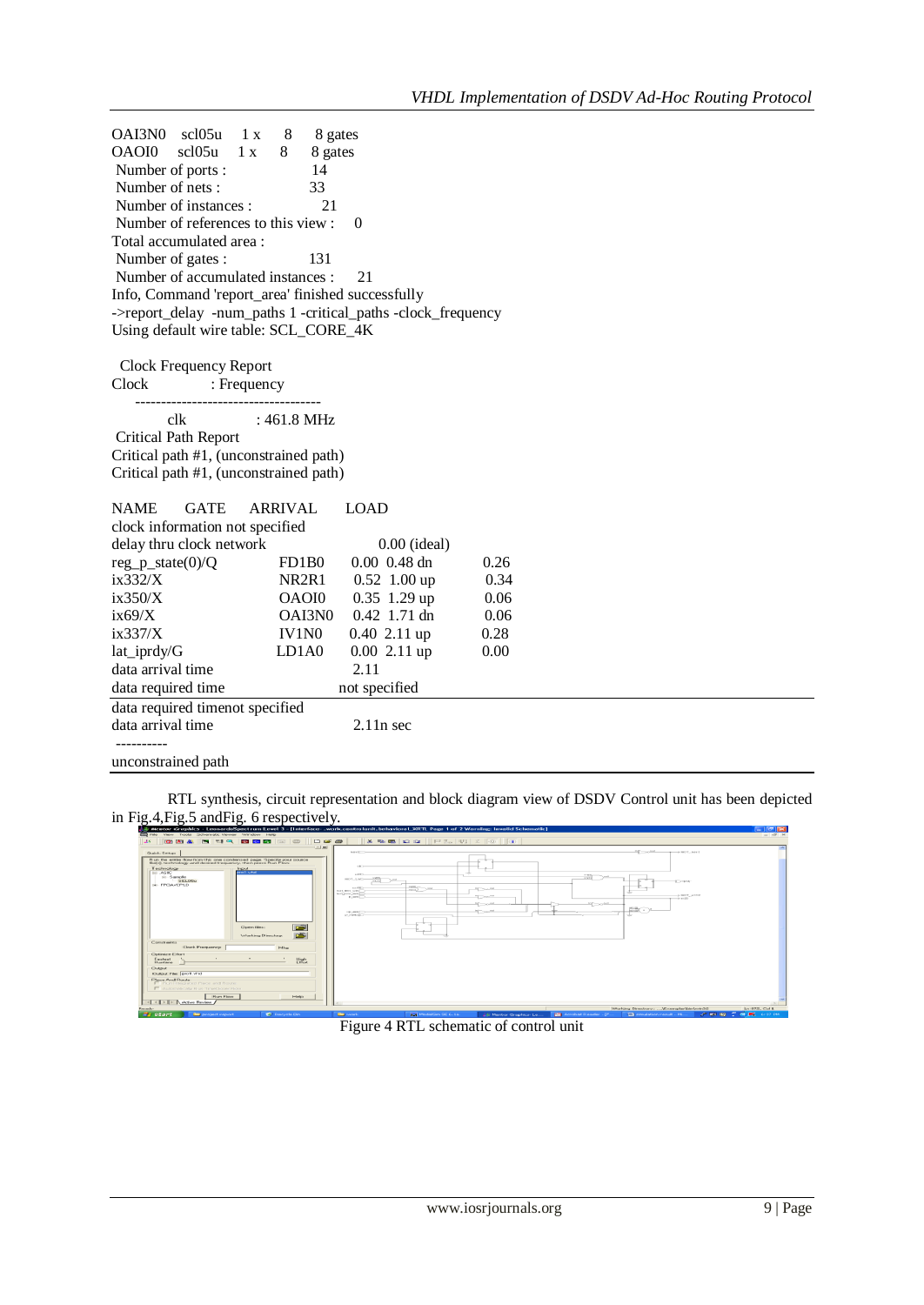

Figure 5 Technological view of control unit



Figure 6 Critical path of control unit

This report had obtained a much optimized arrival time of **2.11 nsec** only and clock frequency of **461.8 MHz**.

## **IV. Conclusion**

From the results obtained from synthesis we can conclude that FPGA implementationof DSDV control unit can give the operating frequency in MHz and arrival time in nsecs, which is much optimized then its counterpart implementationtechnique.

# **V. Future Scope**

The proposed architecture of control unit of DSDV gives reduced call setup time and quick handling of dynamic topology under huge traffic, thus improved speed and efficiency of router can be obtained. In future more optimized concept can be introduced by using reconfigurable protocol which can switch according to the requirement and condition of environment. This future advancement can provide a better clock frequency and arrival time by using FPGA implementation instead of software implementation such as using NS2.

#### **Acknowledgement**

We are highly thankful to our university Banasthali Vidyapith, from where we had got the great opportunity for writing a research paper. We also obliged to the faculty of Department of Electronics who helped us in carrying out this work.

#### **References**

- [1]. P. Ramamoorthy , A. Shanmugametal, 'Performance Analysis of Congestion Aware Distance Vector Routing Protocol in MANET', International Journal of Systemics, Cybernetics and Informatics, pp-78 to 80, January 2006.
- [2]. J. Broch, D. Maltz, D. Johnson, Y.C.Hu, and J. Jetcheva, 'A Performance Comparison of Multi-hop Wireless Ad-hoc Network Routing Protocols', Proc. Of Mobicom 1998, pp.85-97.
- [3]. M. Ramakrishnan, Dr. S. Shanmugavel, 'New Approaches to Routing Techniques of MANET Node for Optimal Network Performance', IJCSNS International Journal of Computer Science and Network Security, VOL.8 No.11, November 2008.
- [4]. M. Ramakrishnan, Dr. S. Shanmugavel, 'FPGA Implementation of DSDV Based Router In Mobile Ad-hoc Network', IEEE, ICIIS, August 2006, Sri Lanka.
- [5]. Charles E. Perkins and Pravin Bhagwat, 'Highly Dynamic Destination Sequenced Distance Vector Routing for Mobile Computers' In Proceedings of the SIGCOMM '94 Conference pages 234-244, August 1994.
- [6]. H. Wang, Veeraraghavan and R. Karri, 'A Hardware Implementation of a Signaling Protocol', in Proc. Of Opticomm, July, 29- Aug, 2002, Boston ,M.A.
- [7]. M. Ramakrishnan , Dr. S. Shanmugavel, 'Dynamic Reconfigurable Generic Router Architecture in MANET', in NCMEC06 @ SRM Institute of Science and Technology ,Chennai. pp 114-116.
- [8]. C. Perkins , E. Belding Royer, S. Das, Network Working Group, 'Ad-hoc On Demand Distance Vector Routing', RFC 3561, July 2003.

**Books**

[9]. T. S. Rappaport, '*Wireless Communications-Principles and Practice'*, (Pearson Edition, 2003).